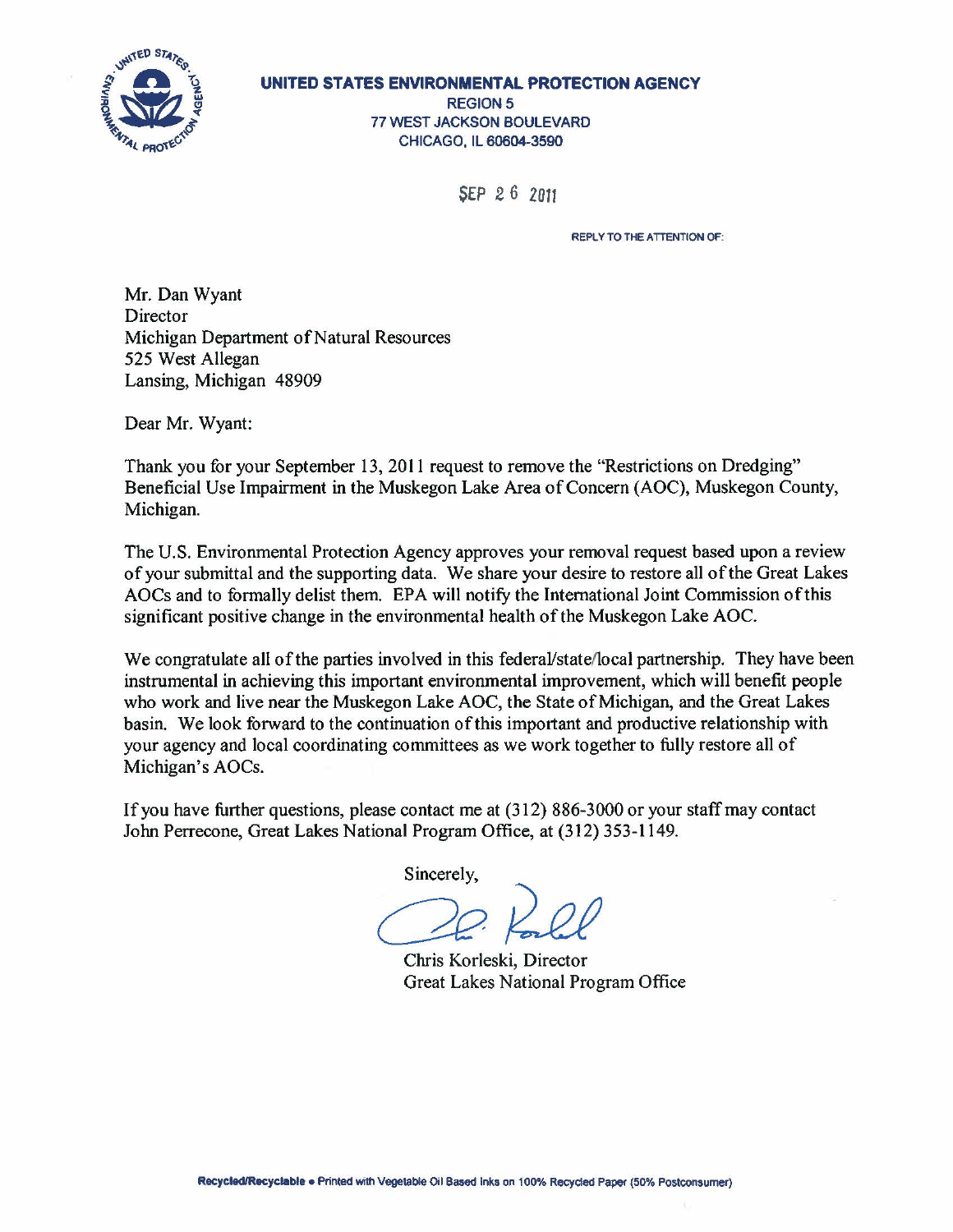Cc: Patricia Birkholz, MDEQ, Office of Great Lakes Frank Ruswick, MDEQ, Office of Great Lakes Stephanie Swart, MDEQ, Office of Great Lakes Dr. Saad Jasmin, IJC Chris Korleski, EPA, GLNPO Wendy Carney, EPA, GLNPO John Perrecone, EPA, GLNPO Marc Tuchman, EPA, GLNPO

 $\mathcal{L}_{\mathcal{D}}$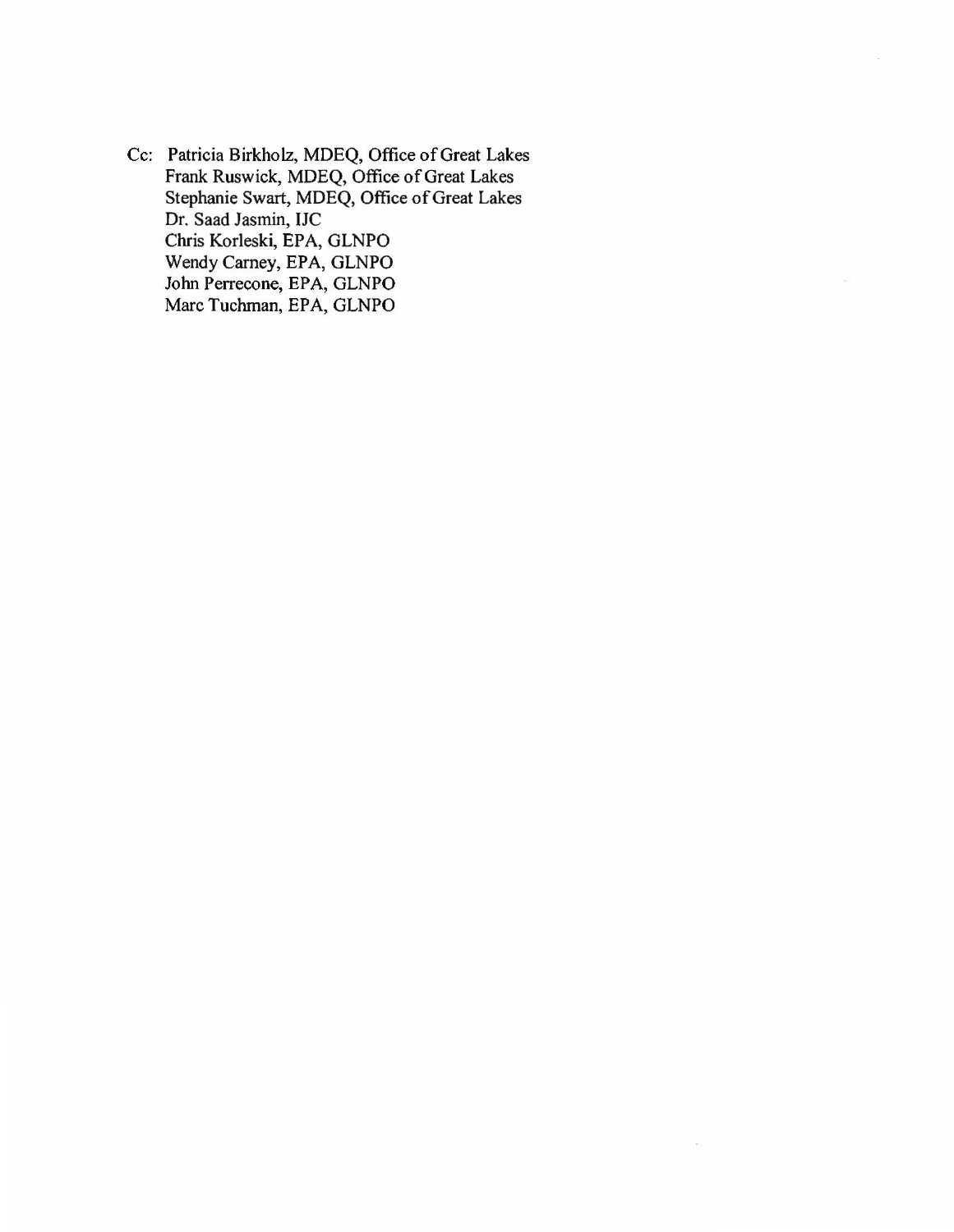

STATE OF MICHIGAN OFFICE OF THE GREAT LAKES LANSING



September 13, 2011

Mr. Chris Korleski, Director. Great Lakes National Program Office United States Environmental Protection Agency Region 5 77 West Jackson Boulevard (G-17 J) Chicago, Illinois 60604-3507

Dear Mr. Korleski:

The purpose of this letter is to request the United States Environmental Protection Agency (USEPA), Great Lakes National Program Office's (GLNPO) concurrence with the removal of the Restrictions on Dredging Activities Beneficial Use Impairment (BUI) for the Muskegon Lake Area of Concern (AOC). The Michigan Department of Environmental Quality (MDEQ) has assessed the status of this BUI in accordance with the state's Guidance for Delisting Michigan's Great Lakes Areas of Concern and recommends that the BUI be removed from the list of impairments in the Muskegon Lake AOC.

Enclosed please find documentation to support this recommendation, including the BUI removal Briefing Papers prepared by the MDEQ's technical staff. The Muskegon Lake Watershed Partnership submitted a letter of their support for the removal recommendations on August 8, 2011, and a public meeting was held on July 14, 2011, to obtain public input on the recommendation.

We value our continuing partnership in the AOC Program and look forward to working with the GLNPO, in the removal of BUis, and the delisting of AOCs. If you need further information concerning this request, please contact Ms. Stephanie Swart, Office of the Great Lakes, at 517-335-6721, or at swarts@michigan.gov, or you may contact me.

Sincerely,

( Street & Del film  $\mathcal{D}$  is the circumstance of  $\mathcal{D}$  .  $\mathcal{D}$  .  $\mathcal{D}$  .  $\mathcal{D}$  .  $\mathcal{D}$  .  $\mathcal{D}$  . Director

**Director** 517·335-4056

**Enclosures** 

cc/enc: Mr. Mark Tuchman, USEPA Mr. John Perrecone, USEPA Mr. Richard Hobrla, MDEQ Ms. Stephanie Swart, MDEQ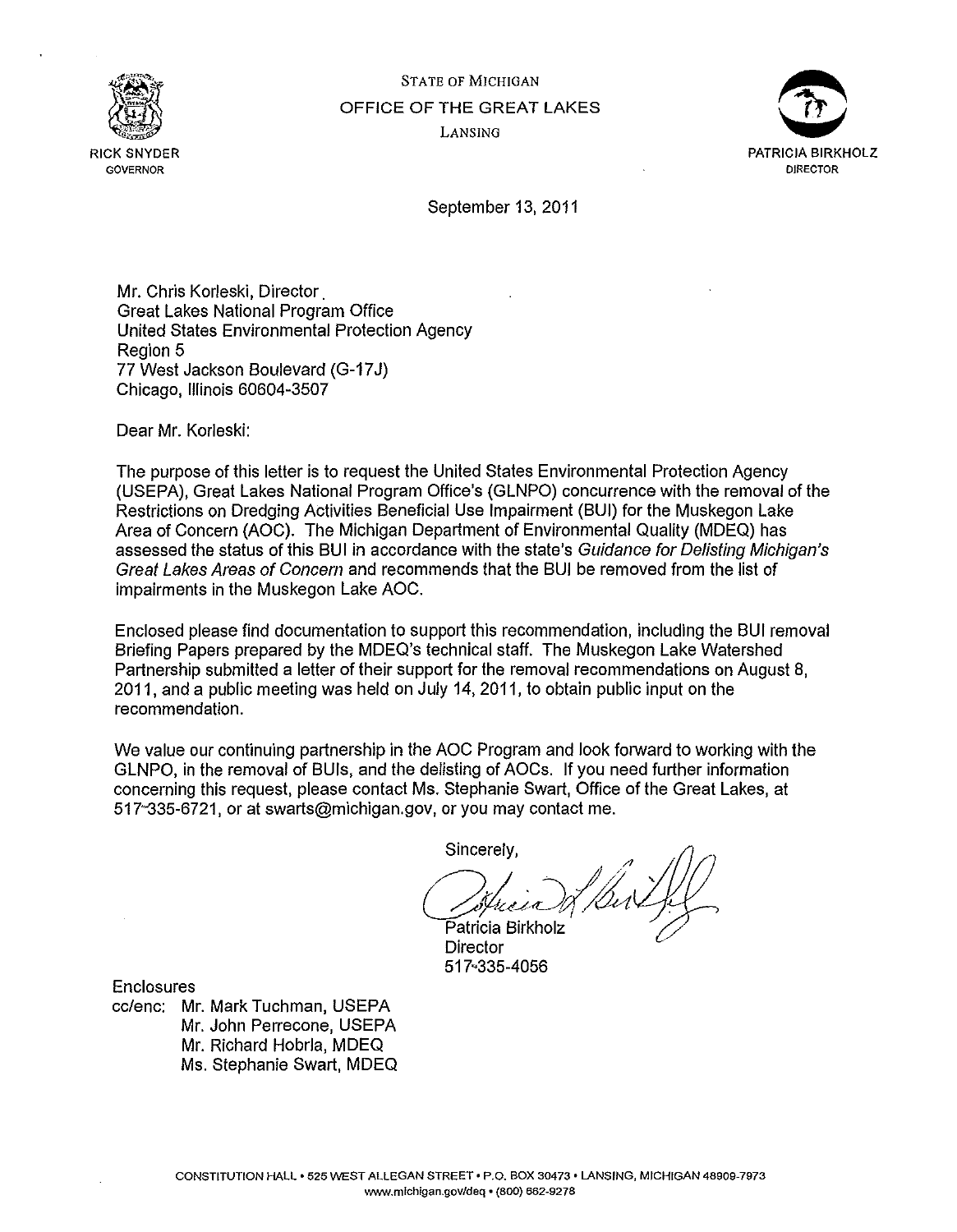# **MICHIGAN DEPARTMENT OF ENVIRONMENTAL QUALITY**

#### **INTEROFFICE COMMUNICATION**

TO: Birkholz, Director, Office of the Great Lakes

FROM: Rick Hobrla, Chief, Great Lakes Management Unit  $(2M)$  It

DATE: September 13, 2011

SUBJECT: Removal of the Restrictions on Dredging Activities Beneficial Use Impairment (BUI) for the Muskegon Lake Area of Concern (AOC)

The Department of Environmental Quality, Great Lakes Management Unit, AOC Program staff request concurrence with the recommendation to remove the Restrictions on Dredging Activities BUI in the Muskegon Lake AOC. This request is made in accordance with the process outlined in the Guidance for Delisting Michigan's Great Lakes Areas of Concern.

Attached is a Briefing Paper documenting restoration and justifying removal of this BUI. Also attached is a draft letter to Mr. Chris Korleski, Director, Great Lakes National Program Office, United States Environmental Protection Agency, requesting removal of the BUI. Theredesignation was discussed by the Muskegon Lake Watershed Partnership (MLWP) at their regular meeting on July 14, 2011. A public meeting was held immediately following the MLWP meeting to discuss the removal of this BUI with the Muskegon Lake AOC community. Both the MLWP and the local community expressed their support for removal of the BUI. As part of their continued support for this BUI removal recommendation, the MLWP submitted a letter on August 8, 2011. Please indicate your approval of this recommendation and we will provide a final letter to Mr. Korleski for your signature.

Approved: Antician Alberthas Date: 09/13/11

**Attachments** cc: Stephanie Swart, Office of the Great Lakes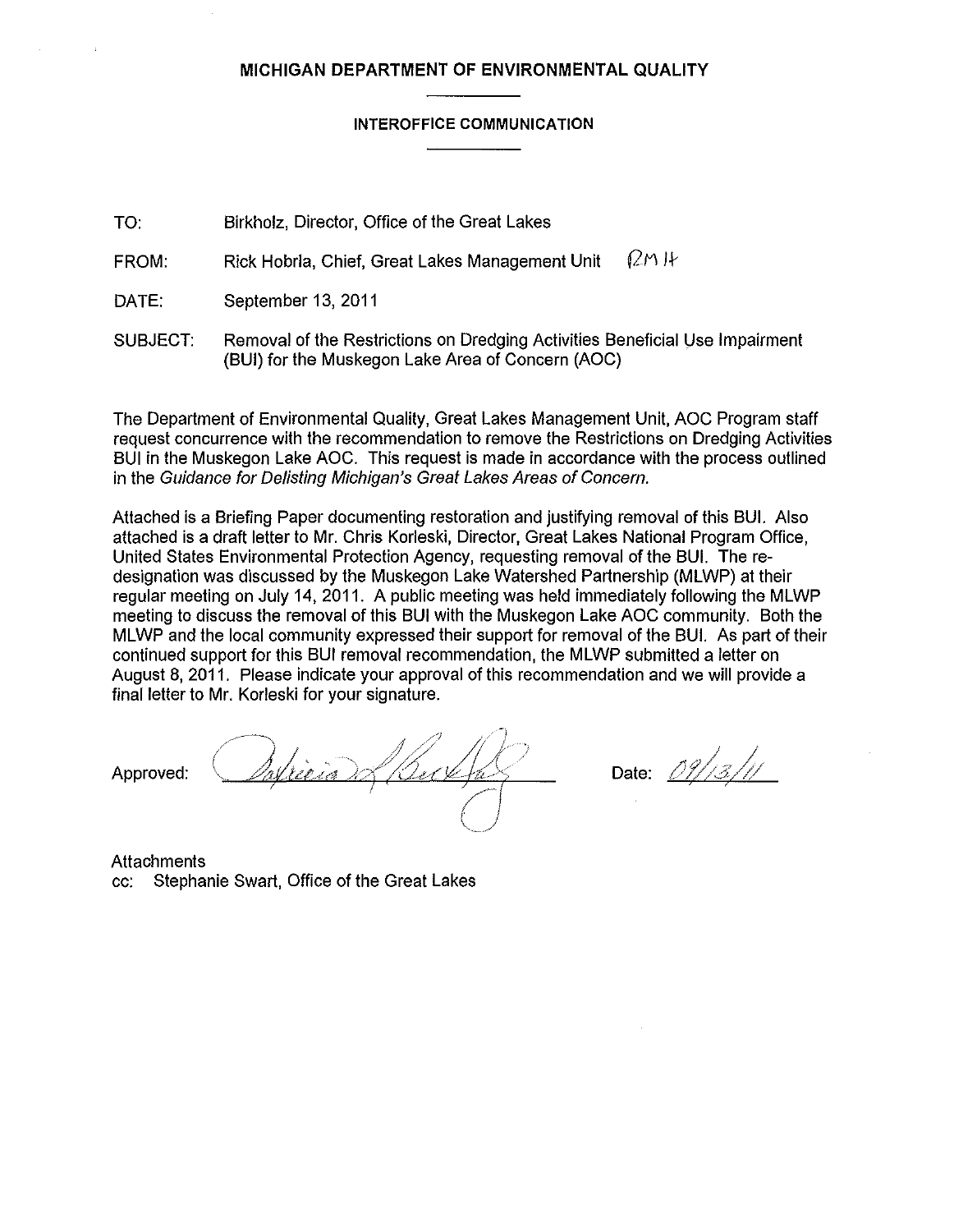# **BRIEFING PAPER Removal Recommendation Restrictions on Dredging Activities Beneficial Use Impairment Muskegon Lake Area of Concern**

#### **Issue**

The Restrictions on Dredging Technical Committee recommends the removal of the Restrictions on Dredging Activities Beneficial Use Impairment (BUI) for the Muskegon Lake Area of Concern (AOC) based on the collective review of the related documentation per the process and criteria set forth in the Guidance for Oelisting Michigan's Great Lakes Areas of Concern (Guidance) (DEQ, 2008). This recommendation is made by the Restrictions on Dredging Technical Committee, comprised of staff from the United States Environmental Protection Agency (USEPA), Great Lakes Commission (GLC), the Michigan Department of Environmental Quality (MDEQ), and the United States Army Corps of Engineers (COE) and with the support of the Muskegon Lake Watershed Partnership.

## **Background**

Muskegon Lake is a 4,150 acre drowned river mouth located in Muskegon County, directly connected to Lake Michigan by a federal maintained navigation channel. The Muskegon Lake AOC includes Muskegon Lake and portions of its tributaries: the Muskegon River, Ruddiman Creek, Ryerson Creek, Green Creek, Four Mile Creek, Little Bear Creek (including the unnamed tributary), and Bear Lake. Muskegon Lake was listed as an AOC primarily due to historic discharges of industrial process wastewater, municipal wastewater treatment plant effluent, combined storm sewer overflows, alterations of shoreline, excessive shoreline filling, and urban runoff. These discharges introduced elevated levels of PCBs, heavy metals, nutrients, oils, and other contaminants into the Muskegon Lake AOC Michigan Department of Natural Resources (DNR), 1987).

Nine BUis have been identified for the Muskegon Lake AOC: Restrictions on Dredging Activities, Loss of Fish and Wildlife Habitat, Degradation of Fish and Wildlife Populations, Degradation of Aesthetics, Restrictions on Drinking Water Consumption or Taste and Odor Problems, Restrictions on Fish Consumption, Beach Closings, Eutrophication or Undesirable Algae, and Degradation of Benthos.

According to the original 1987 Remedial Action Plan (RAP), the federal maintained navigation channel begins at the shore of Lake Michigan and extends to the west shore of Muskegon Lake, for a total length of approximately 6,500 feet (2,000 meters). The recommendation to remove the Restrictions on Dredging BUI in the Muskegon Lake AOC does not mean the AOC is free of contaminated sediments. Contaminated sediments outside of the navigation channel still require remediation and will be addressed with appropriate regulatory programs. For further information please see the Stage 2 Remedial Action Plan (RAP) for the Muskegon Lake AOC (MDEQ, 2011).

#### Removal Criteria

The Guidance has two tiers for the Restrictions on Dredging BUI, the first of which applies to the Muskegon Lake AOC. This BUI is considered restored when:

• There have been no restrictions on routine commercial or recreational navigational channel dredging by the COE, based on the most recent dredging cycle, such that special handling or use of a confined disposal facility is required for dredge spoils due to chemical contamination.

OR, in cases where dredging restrictions exist: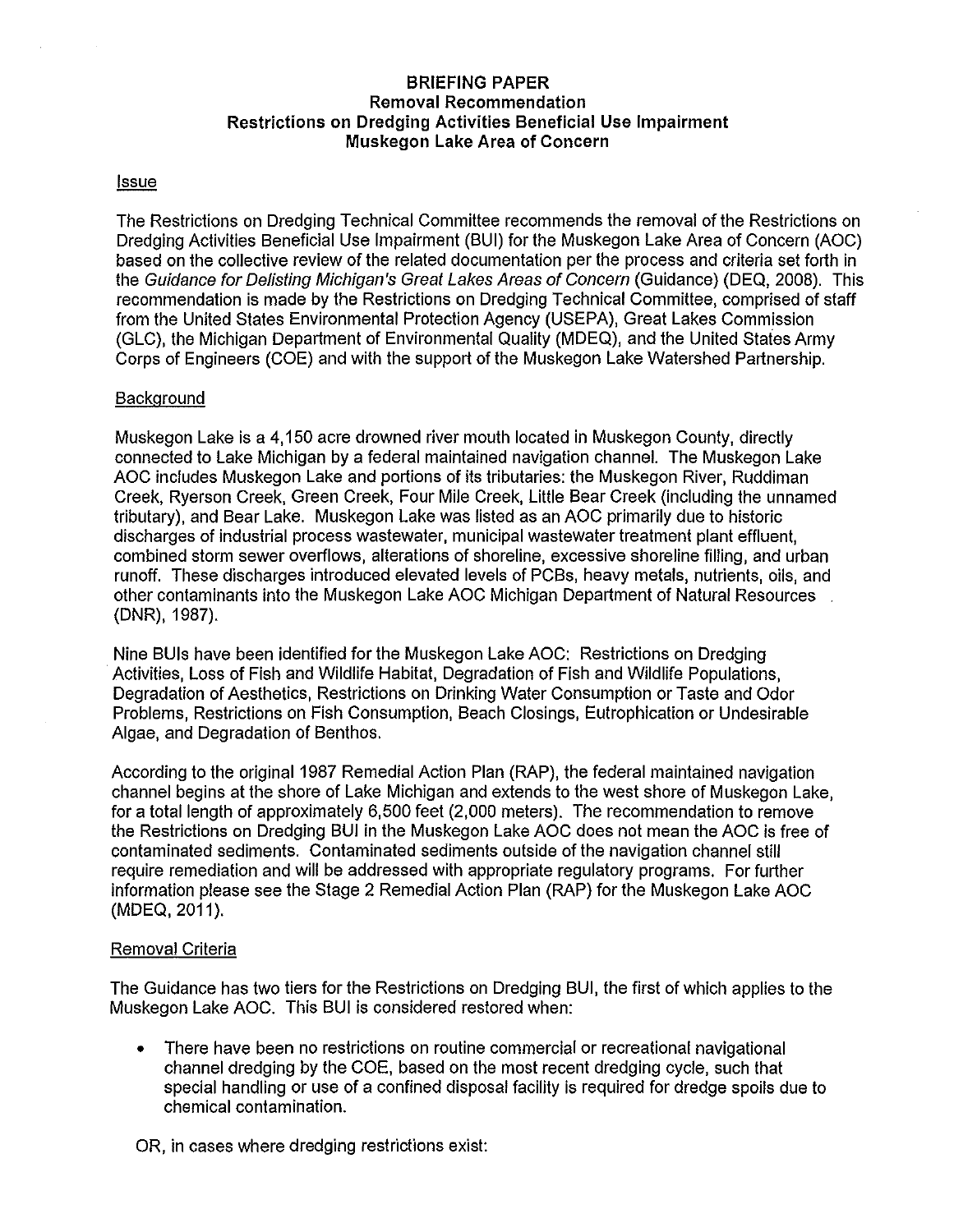Briefing Paper Muskegon Lake AOC - Restrictions on Dredging Activities BUI Removal Page 2

• A comparison of sediment contaminant data from the commercial or recreational navigation channel in the AOC indicates that contaminant levels are not statistically different from other comparable, non-AOC commercial or recreational navigation channels.

The attached excerpt from the Guidance (pages 31-32) includes the rationale for the delisting criteria (Attachment A).

## Process

The Restrictions on Dredging Activities Technical Committee was formed in 2008 to bring together state and federal agency dredging experts and technical staff. The Technical Committee's purpose was to determine whether restrictions on dredging activities due to sediment contamination currently exist in the 12 Michigan AOCs listed as having this SUI.

The Technical Committee was tasked with: 1) developing a framework to consistently assess the Restrictions on Dredging SUI in Michigan's AOCs, and; 2) coordinating data assessment and providing supporting documentation to remove this SUI in AOCs that have met the first tier of the Guidance criteria.

The COE has a preferred disposal option for each dredging site. The Technical Committee relied on the COE to identify the preferred disposal option for each AOC. The COE also made a determination, on whether or not there were restrictions placed on the dredging project. If use of a preferred option is restricted due to chemical contamination, a restriction on dredging activities exists. If there is no restriction on use of a preferred disposal option due to chemical contamination, the SUI can be removed.

#### Analysis

The MDEQ AOC program staff solicited comments regarding the redesignation of this SUI from the Technical Committee. In accordance with the Guidance, the Technical Committee reviewed the most recent dredge cycle information provided by the COE, and other supporting documentation for the Muskegon Lake AOC.

According to the attached COE Muskegon Lake Dredging History Summary (Attachment B), the Muskegon Lake navigation channel was dredged nearly every year between 1971 arid 1982. In each of those years, the COE determined that the dredge spoils were suitable for open water disposal. Between 1984 and 2011, the channel was dredged 10 times. In each of those years, the COE utilized the dredged materials for beach nourishment projects in the area. The COE sediment analysis from 1974, 1982, 2000, 2004, 2008, and the most recent dredge cycle conducted in 2011 indicate that contaminant concentrations in the dredge spoils were less than the USEPA open water disposal criteria (FutureNet, 2011). Based on those results, dredged sediments from the navigation channel have been approved for and used in the federal beach nourishment program for Lake Michigan. No special handling or use of a confined disposal facility is required for the spoils generated by the dredging of the Muskegon Lake navigation channel.

The preferred disposal option for the Muskegon Lake harbor is Lake Michigan beach nourishment. The Technical Committee determined that there are no restrictions on routine navigational channel dredging by the COE because there are no restrictions on the preferred disposal method. Therefore, according to the Guidance restoration criteria outlined above, this SUI can be considered restored.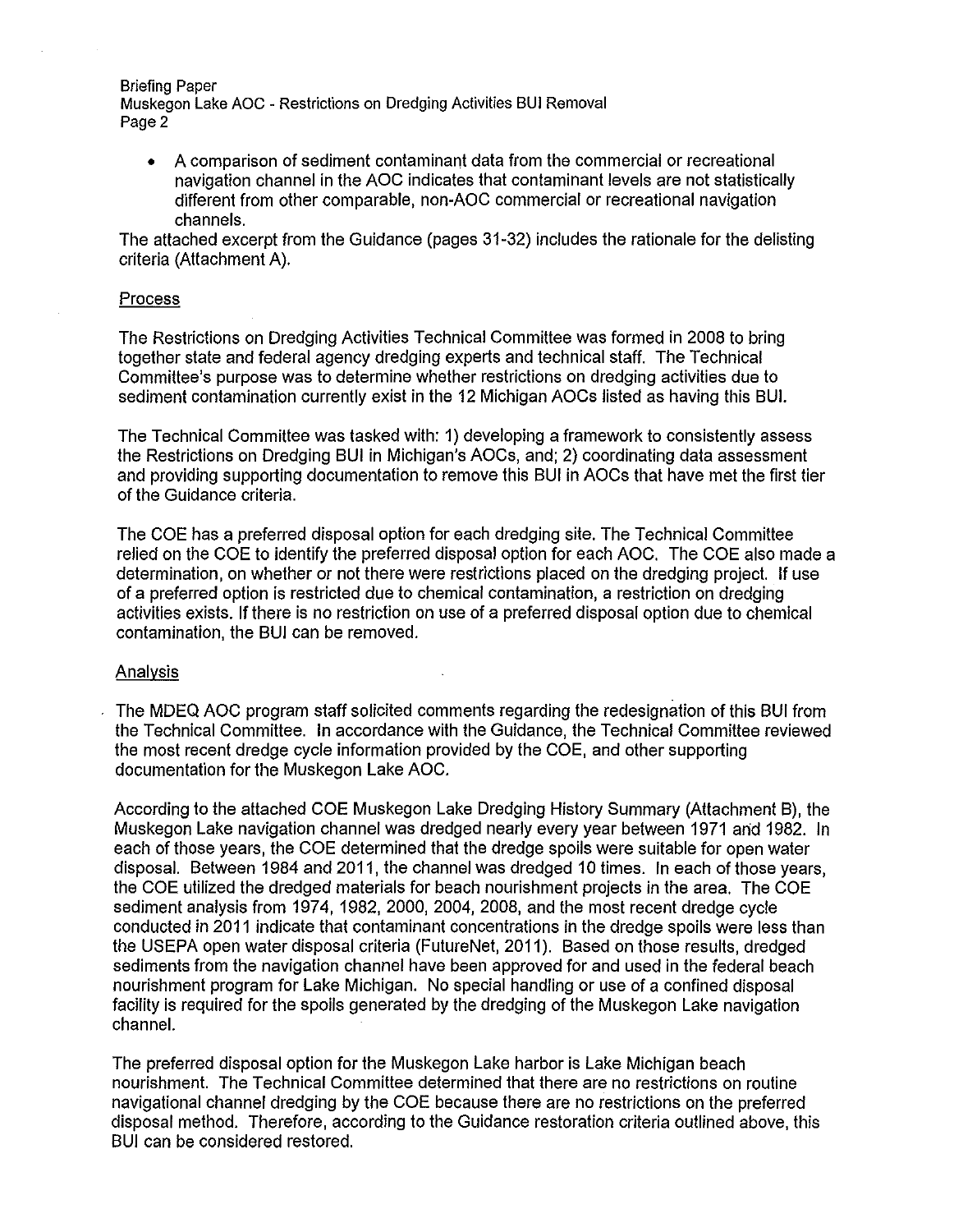Briefing Paper Muskegon Lake AOC - Restrictions on Dredging Activities BUI Removal Page 3

#### Recommendation

Based upon review of the data (Future Net, 2011) and technical input from the MDEQ, the US EPA, and the COE project staff, we recommend removal of the Restrictions on Dredging Activities BUI, in the Muskegon Lake AOC.

The removal recommendation was discussed with the Muskegon Lake Watershed Partnership at their regular meeting on July 14, 2011, with a public meeting held afterward to discuss the recommendation with the Muskegon Lake AOC community (Attachment D).

#### Prepared by: Stephanie Swart, AOC Coordinator Great Lakes Management Unit Office of the Great Lakes Michigan Department of Environmental Quality June 28, 2011

#### **Attachments**

- A- Restrictions on Dredging Activities; pages 31-32 of the Guidance for Delisting Michigan's Great Lakes AOCs
- B COE Muskegon Lake Dredging History Summary
- C- Muskegon Lake Watershed Partnership letter supporting BUI removal, August 8, 2011
- D- Muskegon Lake Watershed Partnership July 14, 2011, public meeting announcement, agenda, and minutes

#### References

FutureNet Group, Inc. 2011. Sediment Sampling and Analysis Report Muskegon Harbor, Michigan. Contract No. W911XK-09-D-0014, Task Order #0032. Prepared for the United States Army Corps of Engineers, Detroit District, Detroit, Michigan.

International Joint Commission. 1987. Revised Great Lakes Water Quality Agreement of 1978.

Michigan Department of Environmental Quality. 2011. Stage 2 Remedial Action Plan for the Muskegon Lake Area of Concern. Office of the Great Lakes, Michigan Department of Environmental Quality, Lansing, Michigan.

Michigan Department of Environmental Quality. 2008. Guidance for Oelisting Michigan's Great Lakes Areas of Concern, revised. MI/DEQ/WB-06-001.

Michigan Department of Natural Resources. 1987. Remedial Action Plan for the Muskegon Lake Area of Concern. Great Lakes and Environmental Assessment Section, Surface Water Quality Division, Michigan Department of Natural Resources, Lansing, Michigan.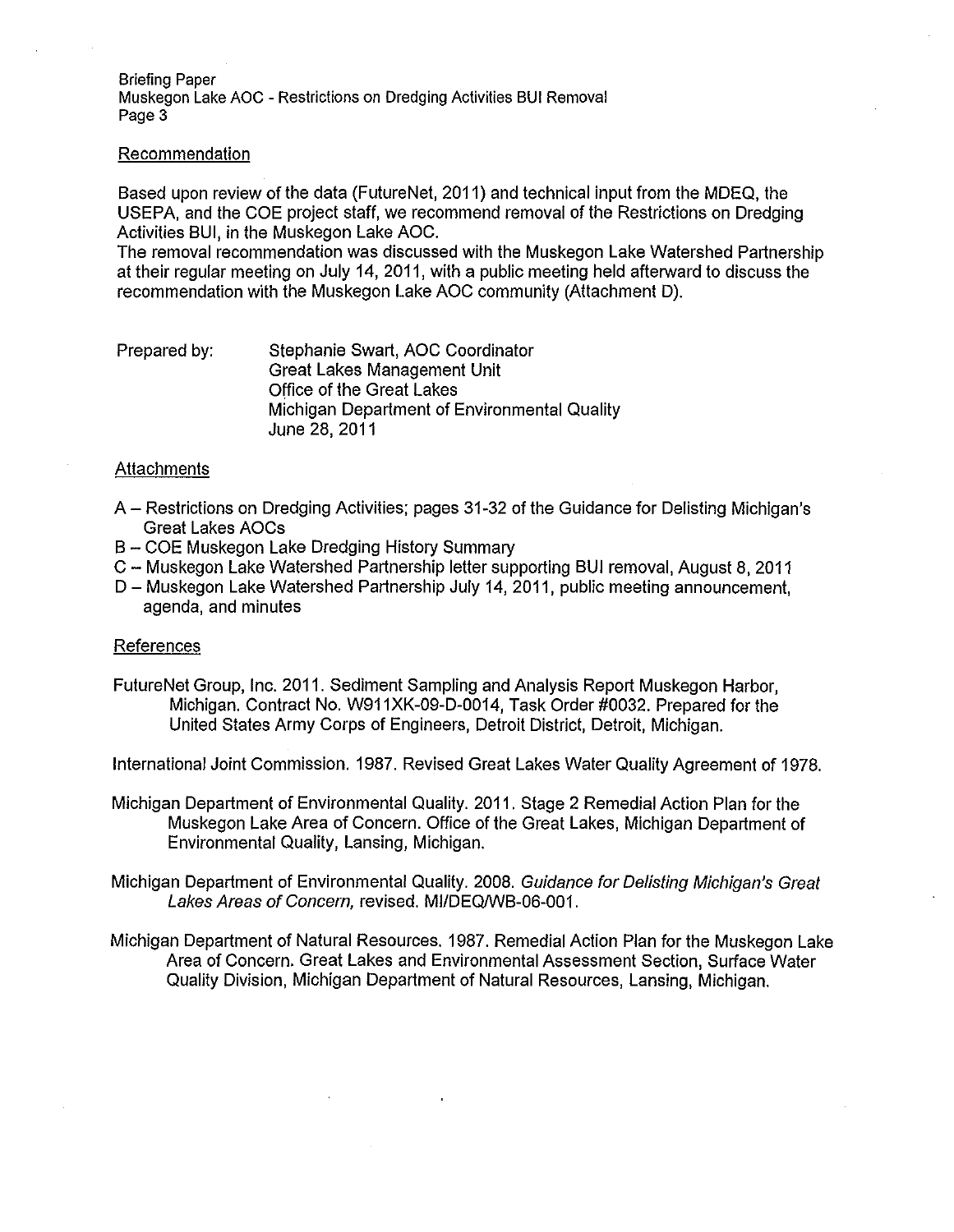Briefing Paper Muskegon Lake AOC -Restrictions on Dredging Activities BUI Removal Page 4

## **Attachment A**

## **2008 Guidance for Delisting Michigan's Great Lakes Areas of Concern**

## **Restrictions on Dredging Activities**

## **Significance in Michigan's Areas of Concern (AOC)**

Twelve AOCs in Michigan have identified restrictions on dredging as impaired or potentially impaired (all except Deer Lake and Torch Lake). This Beneficial Use Impairment (BUI) addresses the requirement for special handling or disposal of commercial or recreational navigation channel dredge spoils due to chemical contamination of sediments. This BUI was originally identified for some AOCs based on the existence of contaminated sediments, not on whether there were actual restrictions on dredging in the AOC.

## **Michigan Restoration Criteria and Assessment**

This BUI will be considered restored when:

• There have been no restrictions on routine commercial or recreational navigational channel dredging by the U.S. Army Corps of Engineers (COE), based on the most recent dredging cycle, such that special handling or use of a confined disposal facility is required for dredge spoils due to chemical contamination.

OR, in cases where dredging restrictions exist:

• A comparison of sediment contaminant data from the commercial or recreational navigation channel (at the time of proposed dredging) in the AOC indicates that contaminant levels are not statistically different from other comparable, non-AOC commercial or recreational navigation channels.

#### **Rationale**

Practical Application in Michigan:

Dredging sediments in the Great Lakes and connected waterways requires state and federal approvals that regulate the extent of dredging, disposal of dredge spoils, and pre-dredge studies. Restrictions on dredging is defined as special handling or use of a confined disposal facility is required for dredge spoils due to chemical contamination. Open water disposal of any clean or contaminated dredge spoils in the Great Lakes or connected waterways is not routinely permitted in Michigan. As a result, use of disposal options (e.g., confined disposal facility) other than open water is not automatically a restriction on dredging. This restoration criterion applies only to the commercial and recreational navigational channels in the Great Lakes and connected waterways that are maintained by the COE.

1991 International Joint Commission (IJC), General Delisting Guideline

When contaminants in sediments do not exceed standards, criteria, or guidelines such that there are restrictions on dredging or disposal activities.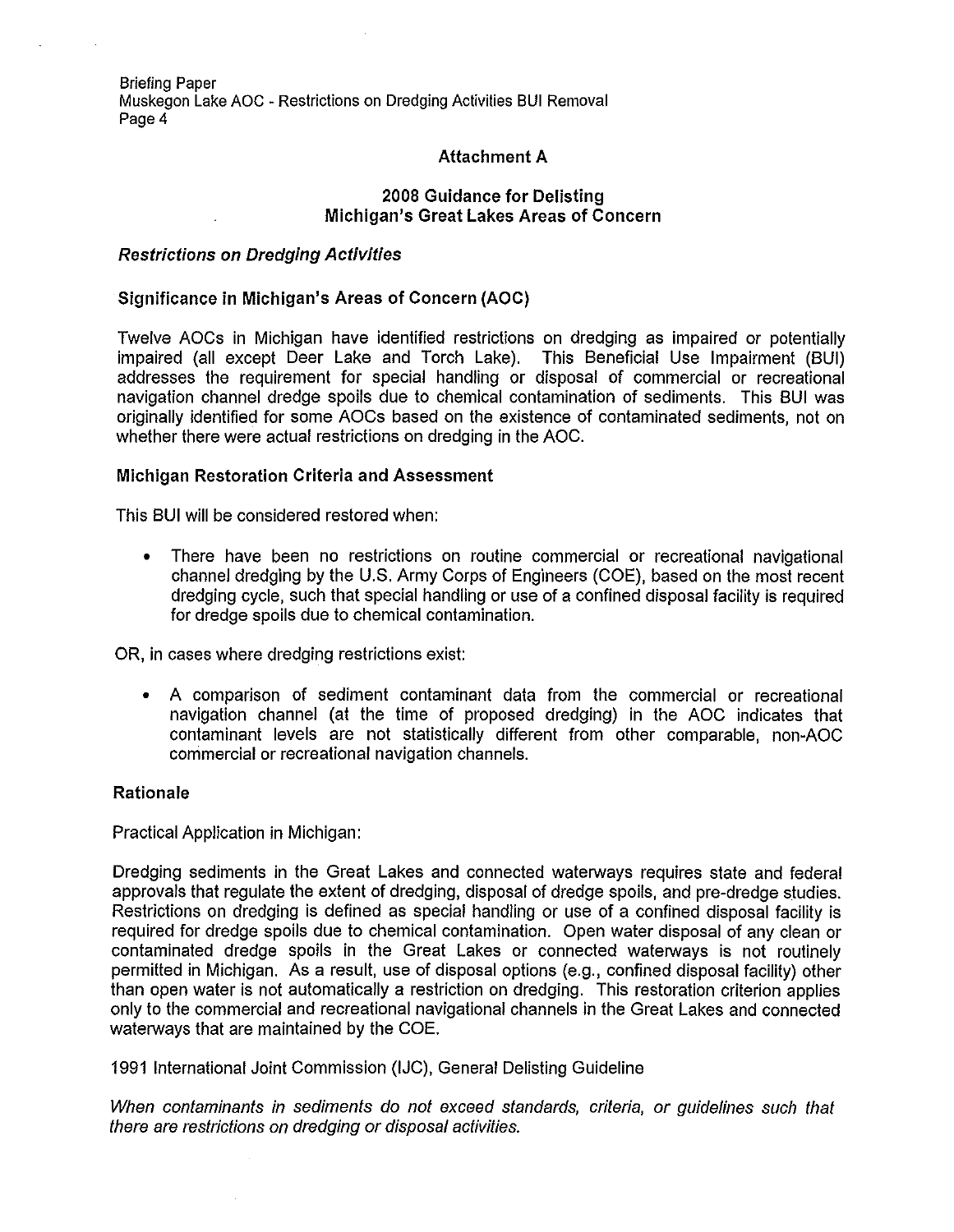Briefing Paper Muskegon Lake AOC - Restrictions on Dredging Activities BUI Removal Page 5

The IJC general delisting guideline for the BUI is presented here for reference. The Practical Application (PAC) in Michigan subsection above describes application of specific criteria for restoration based on existing Michigan programs and authorities.

## **State of Michigan Programs/Authorities**

As part of existing planning and regulatory requirements, the MDEQ and the COE evaluate the environmental impacts associated with any proposed navigational dredging and disposal projects.

In assessing restoration of this BUI, the State, in consultation with the COE and the PAC, will conduct an evaluation of the most recent navigational dredging projects in an AOC to determine whether there have been restrictions on the dredging or disposal due to sediment contamination. For those AOCs where there have been dredging restrictions, the MDEQ will coordinate with the COE to evaluate sediment contaminant data from the commercial or recreational navigation channel and compare it to sediment data collected from other, non-AOC commercial or recreational navigational dredging sites. Comparison will be based on those contaminants which are causing the dredging restrictions. Non-AOC comparison sites will be chosen based on geographic similarity, type of navigation channel and dredging time frame. The State will evaluate whether the AOC commercial or recreational navigation channel sediment has statistically higher levels of contaminants than non-AOC reference navigation channels.

Some local AOC communities also have programs for monitoring water quality and related parameters which may be applicable to this BUI. If an AOC chooses to use local monitoring data for the assessment of BUI restoration, the data can be submitted to the MDEQ for review. If the MDEQ determines that the data appropriately address the restoration criteria and meet quality assurance and control requirements, they may be used to demonstrate restoration success.

All non-navigational channel dredging is evaluated under federal and state authorities and any special circumstances are addressed in the permit process, including contamination. These programs apply across the state, not just in AOCs.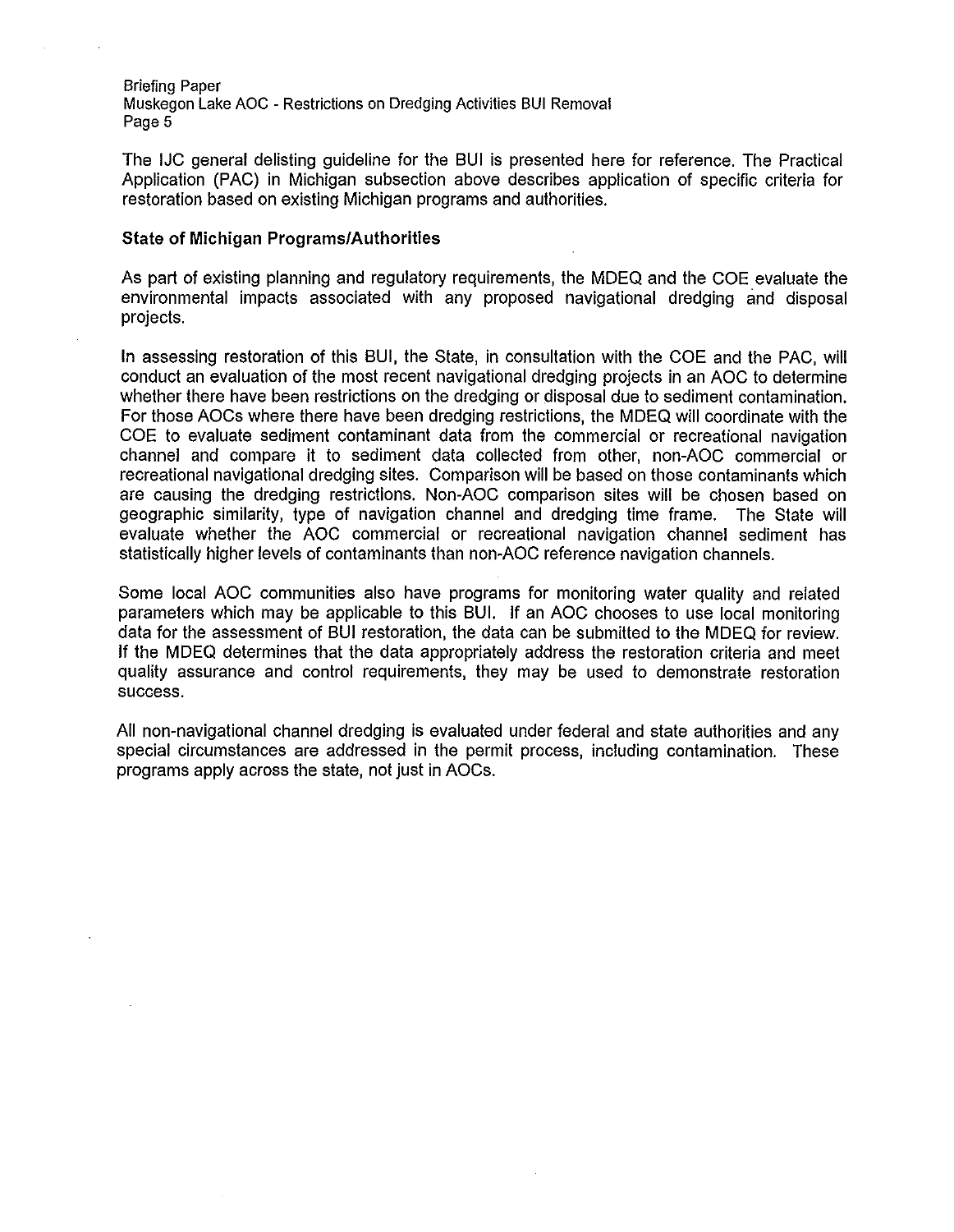$\sim$ 

l.

 $\ddot{\phantom{0}}$ 

**of Englnoera** 

# wednesday, January 12, 2011<br>
ANNUAL REPORT/CONTRACT DREDGING REPORT, DETROIT DISTRICT, OPERATIONS OFFICE<br>بالقراء المستوى المستوى المستوى المستوى المستوى المستوى المستوى المستوى المستوى المستوى المستوى المستوى المستوى

| FY.                              |            | START COMPLETION CUBIC YARDS |         | COST      | CPY         | CONTRACTOR           | <b>CONTRACT NUMBER</b> | PLACEMENT/DREDGE AREA                                                                                |  |
|----------------------------------|------------|------------------------------|---------|-----------|-------------|----------------------|------------------------|------------------------------------------------------------------------------------------------------|--|
| 经合同权 电工作机<br>MUSKEGON HARBOR, MI |            |                              |         |           |             |                      |                        |                                                                                                      |  |
| 1964                             |            |                              | 95,761  | \$39,280  |             | \$0.41 GOVT/HAINS    |                        |                                                                                                      |  |
| 1965                             |            |                              | 253,899 | \$138.333 | \$0.54      | <b>GOVT/HAINS</b>    |                        |                                                                                                      |  |
| 1965                             |            |                              | 80,494  | \$35,175  |             | \$0.44 GOVT/HAINS    |                        |                                                                                                      |  |
| 1965                             |            |                              | 22,650  | \$57,508  |             | \$2.54 GOVT/TOMPKINS |                        |                                                                                                      |  |
| 1966                             |            |                              | 63,791  | \$33,601  |             | \$0.53 GOVT/HAINS    |                        |                                                                                                      |  |
| 1966                             |            |                              | 20,350  | \$38,358  |             | \$1.88 GOVT/TOMPKINS |                        |                                                                                                      |  |
| 1967                             | 6/23/1967  | 7/3/1967                     | 61,922  | \$23,611  |             | \$0.38 GOVT/HAINS    |                        |                                                                                                      |  |
| 1968                             | 5/23/1968  | 6/6/1968                     | 98,857  | \$60,762  |             | \$0.61 GOVT/HAINS    |                        |                                                                                                      |  |
| 1969                             | 6/13/1969  | 6/24/1969                    | 73,844  | \$41,977  |             | \$0.57 GOVT/HAINS    |                        |                                                                                                      |  |
| 1969                             | 6/2/1969   | 6/7/1969                     | 6,300   | \$13,236  |             | \$2.10 GOVI/TOMPKINS |                        |                                                                                                      |  |
| 1970                             | 11/28/1969 | 12/3/1969                    | 42,346  | \$45,969  |             | \$1.09 GOVT/HAINS    |                        |                                                                                                      |  |
| 1970                             | 5/23/1970  | 6/30/1970                    | 2,700   | \$16,615  |             | \$6.15 GOVT/TOMPKINS |                        |                                                                                                      |  |
| 1971                             | 4/26/1971  | 5/5/1971                     | 71,312  | \$38,271  |             | \$0.54 GOVT/HAINS    |                        | <b>OPEN WATER</b>                                                                                    |  |
| 1972                             | 6/14/1972  | 6/24/1972                    | 55,009  | \$33,650  |             | \$0.61 GOVT/HAINS    |                        | <b>OPEN WATER</b>                                                                                    |  |
| 1973                             | 5/9/1973   | 5/20/1973                    | 59,685  | \$63,954  |             | \$1.07 GOVT/HAINS    |                        | OPEN WATER                                                                                           |  |
| 1974                             | 5/28/1974  | 6/6/1974                     | 49,853  | \$48,815  |             | \$0.98 GOVT/HAINS    |                        | <b>OPEN WATER</b>                                                                                    |  |
| 1975                             | 6/1/1975   | 6/13/1975                    | 72,414  | \$76,862  |             | \$1.06 GOVT/HAINS    |                        | <b>OPEN WATER</b>                                                                                    |  |
| 1976                             | 4/26/1976  | 5/5/1976                     | 43,902  | \$57,259  |             | \$1.30 GOVT/HAINS    |                        | <b>OPEN WATER</b>                                                                                    |  |
| 1977                             | 5/31/1977  | 6/11/1977                    | 75,180  | \$111,024 |             | \$1.48 GOVT/HAINS    |                        | <b>OPEN WATER</b>                                                                                    |  |
| 1978                             | 6/16/1978  | 6/22/1978                    | 36,029  | \$68,403  |             | \$1.90 GOVT/HAINS    |                        | <b>OPEN WATER</b>                                                                                    |  |
| 1979                             | 4/16/1979  | 4/22/1979                    | 32,109  | \$65,681  |             | \$2.05 GOVT/HAINS    |                        | <b>OPEN WATER</b>                                                                                    |  |
| 1980                             | 3/29/1980  | 4/1/1980                     | 8,462   | \$21,742  |             | \$2.57 GOVT/HAINS    |                        | <b>OPEN WATER</b>                                                                                    |  |
| 1982                             |            | 7/4/1982 7/17/1982           | 58,451  | \$166,084 |             | \$2.84 GOVT/HAINS    |                        | OPEN WATER                                                                                           |  |
| 1984                             | 6/30/1984  | 8/3/1984                     | 50,511  | \$163,055 |             | \$3.23 LUEDTKE       | DACW35-84-C-0014       | BEACH 14000W-16000W 13500'S-14500'S 8'CNTR-OHWM<br>OUTER CONTOUR - 35+00                             |  |
| 1988                             | 8/10/1988  | 10/3/1988                    | 53,774  | \$306,931 | \$5.71 KING |                      | DACW35-88-C-0016       | BEACH 650-2650'S OF S BREAKWATER 4'CNTR-OHWM                                                         |  |
|                                  |            |                              |         |           |             |                      |                        | 33+00W - 24+40W                                                                                      |  |
| 1991                             | 6/25/1991  | 8/23/1991                    | 85,107  | \$319,089 |             | \$3.30 ANDRIE        | DACW35-91-C-0008       | BEACH 2000' 4000' S OF S BREAKWATER 7'CNTR-OHWM                                                      |  |
|                                  |            |                              |         |           |             |                      |                        | 33+00W - 7+00W                                                                                       |  |
| 1993                             | 5/30/1994  | 7/18/1994                    | 93,573  | \$633,281 |             | \$6.77 MCM MARINE    | DACW35-93-C-0027       | BEACH 5000'-7000' & 9000'-10000' S OF THE S INNER PIER<br>15000'-16500'S OF S BREAKWATER 4'CNTR-OHWM |  |
|                                  |            |                              |         |           |             |                      |                        | 32+00W - 15+00W                                                                                      |  |
| 1996                             | 7/8/1996   | 7/30/1996                    | 53,795  | \$423,813 | \$7.88 KING |                      | DACW35-96-C-0016       | 14000'-17000'S OF S BREAKWATER 4'CNTR-OHWM<br>32+00W-15+00W                                          |  |
| 1999                             | 7/21/1999  | 8/15/1999                    | 55,798  | \$209,654 |             | \$3.76 MCM MARINE    | DACW35-99-C-0027       | BEACH 5,000'-7,000' S OF S BREAKWATER 4'CNTR-OHWM<br>21+00W-32+00W                                   |  |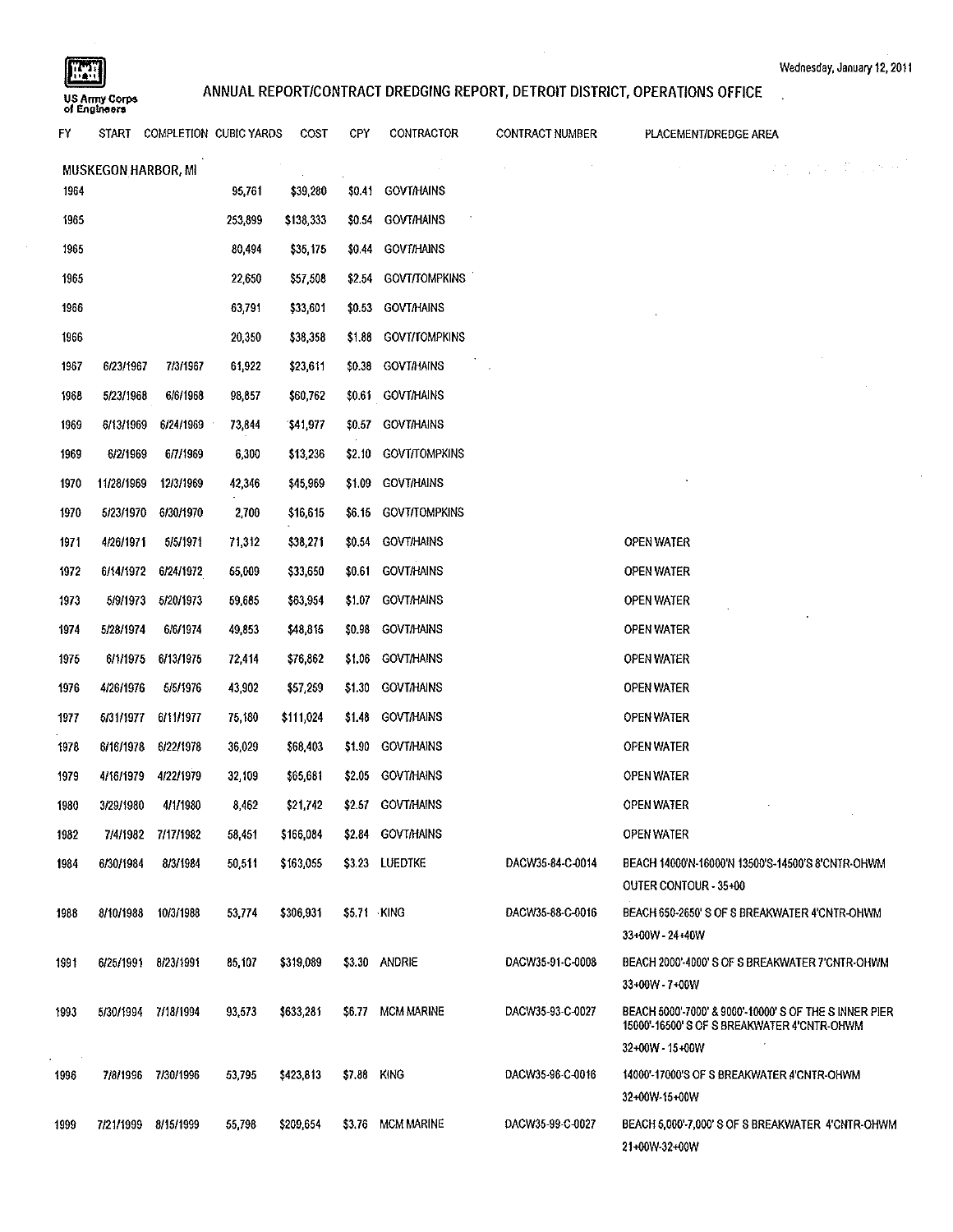

316 Morris Avenue, Suite 340, P.O. Box 387 - Muskegon, Michigan 49443-0387 Web Site: www.muskegonlake.org

August 8, 2011

Ms. Stephanie Swart, AOC Coordinator Office of the Great Lakes 525 West Allegan Lansing, Michigan 48909

Dear Ms. Swart:

The Muskegon Lake Watershed Partnership is pleased to join with the Michigan Department of Environmental Quality (MDEQ) in initiating the removal of the Restrictions on Dredging Beneficial Use Impairment from the Muskegon Lake Area of Concern (AOC).

The Muskegon Lake AOC community has partnered with many local, state and federal agencies, nongovernmental organizations, community leaders and volunteers over several years to clean up toxic sediments and restore beneficial uses in the Muskegon Lake AOC.

In 2006, the Ruddiman Creek Great Lakes Legacy Act project removed over 90,000 cubic yards of contaminated sediment. More recently, the NOAA Coastal and Marine Habitat Restoration/ARRA and Great Lakes Habitat Restoration Program, working on a grant through West Michigan Shoreline Regional Development Commission, have removed over # cubic yards of shoreline fill, comprised of foundry sand and slag, and other contaminated, unnatural waste materials. Improvements in managing storm water are underway, and there have been repairs and enhancements to the Muskegon County Wastewater Management System force main in order to reduce the potential for future pipeline and lift station failures and discharges.

In 2011, with the U.S. Army Corps of Engineer's documented reduction in levels of contaminants in the Muskegon navigational channel sediment and use of the sediment for beach nourishment, we are prepared to celebrate the removal of this BUI.

The MDEQ is preparing supporting documentation, and will submit it for EPA's review.

We appreciate all that MDEQ, along with the EPA, has done over the years to help us achieve this goal.

Sincerely,

yaki Pri

Cynthia Price Chair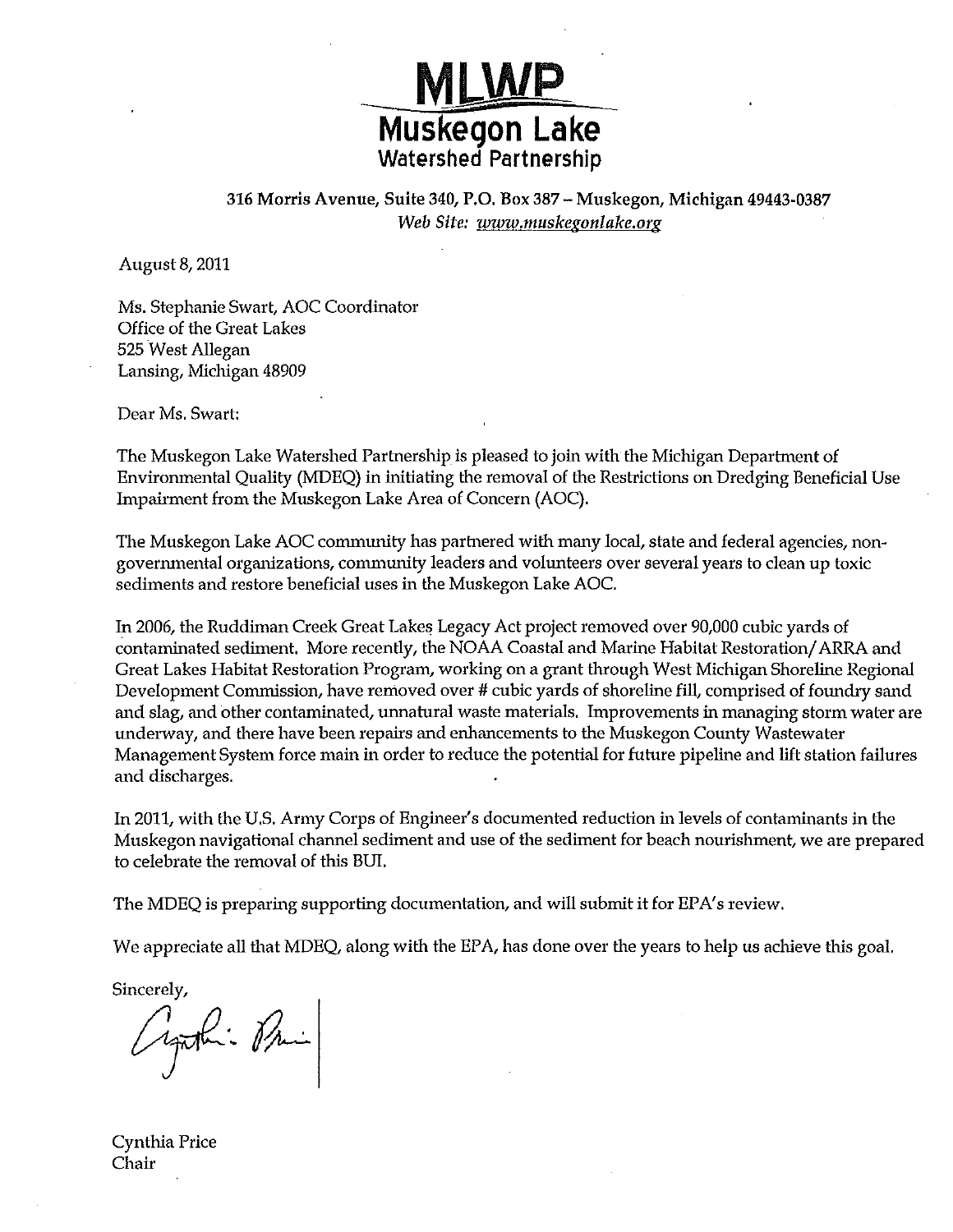| From:    | Kathy Evans                                                                    |
|----------|--------------------------------------------------------------------------------|
| Sent:    | Monday, July 11, 2011 12:33 PM                                                 |
| To:      | Kathy Evans; 'kevansmlwp@gmail.com'                                            |
| Subject: | Muskegon Lake Mtg at United Way, 6:00 p.m. Thursday, July 14 - Please note mtg |
|          | location change                                                                |

Please Note- Meeting LOCATION Change:

The Muskegon Lake Watershed Partnership's meeting at 6:00 p.m. this Thursday, July 14 will be held at United Way of the Lakeshore, *Their NEW office building address is 27 East Clay Street,* (We will NOT meet at WMSRDC/Terrace Plaza, as previously noted.)

The United Way is located at the corner of Spring and Clay, Ryerson Creek meanders through the property, and the United Way is participating in the Ryerson Creek fish and wildlife restoration project, under the NOAA/ARRA and NOAA GLHRP grants. Thank you to the United Way for providing MLWP with a great place to meet this month!

The meeting will feature a presentation on the status of the Dredging, Drinking Water, and Beach Closing Beneficial Use Impairments, by Stephanie Swart, MDEQ Office of the Great Lakes. Your input and participation is needed to discuss the process of assessing and removing the BUis.

In addition, MLWP members will provide brief status updates on current projects:

- Division Street Outfall contaminated sediment remediation
- MRWA's Bear Creek 319 Implementation project
- AWRI's Ruddiman Creek Implementation-Ready Biota TMDL
- PHMC's AOC-GLLA-Brownfield Environmental Health Information project
- NOAA/ARRA/GLHRP Fish and Wildlife Habitat Restoration
- Zephyr Part 201 Site Remediation and Bosma Wetland Restoration

Agendas will be distributed at the meeting.

Kathy Evans (231) 722-7878, Ext. 17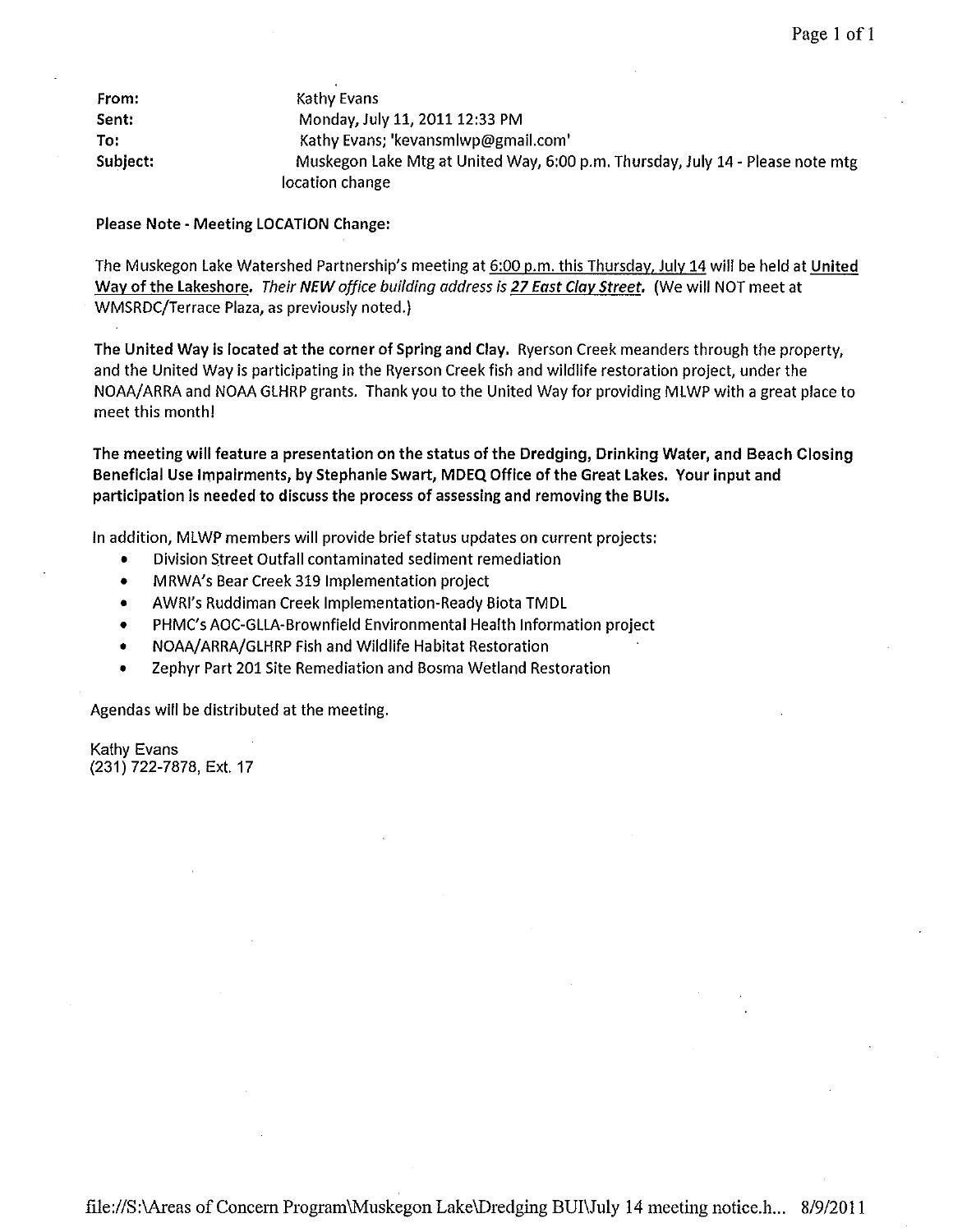MLWP\_July\_14\_Public\_Mtg\_Dredging\_BUI\_Muskegon\_Chronicle\_MLive.txt<br>Muskegon Lake Watershed Partnership meets Thursday<br>Muskegon Lake Watershed Partnership meets Thursday<br>Published: Tuesday, July 12, 2011, 10:32 AM Updated: T 10:40 AM

By John S. Hausman | Muskegon Chronicle The Muskegon Chronicle

The Muskegon Lake watershed Partnership's next meeting will be 6 p.m. Thursday at united Way of the Lakeshore, 27 E. clay, at the corner of clay Avenue and Spring street.

The meeting will feature a presentation by Stephanie Swart of the Michigan<br>Department of Environmental Quality's Office of the Great Lakes, on the status of lake's dredging, drinking water and beach closing beneficial use impairments.<br>Partnership members also will give brief status updates on Muskegon Lake remediation, restoration and other projects.

© 2011 MLive.com. All rights reserved.

 $\mathcal{L}$